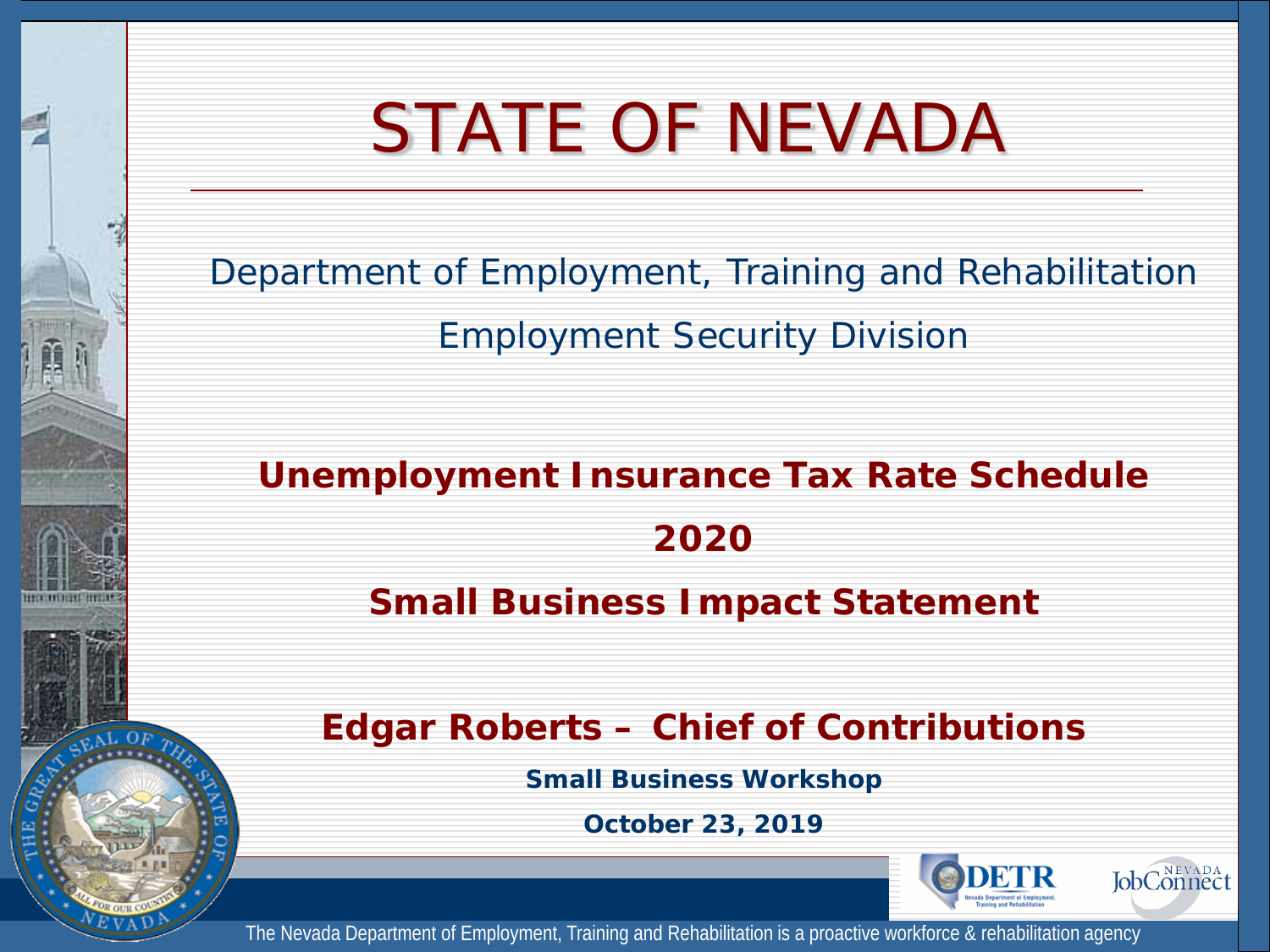# Small Business Workshop

 $\Box$  The purpose of this Workshop is to discuss the recommended Unemployment Insurance Tax Rate for calendar year 2020 on small businesses as proposed by the Employment Security Council on October 3, 2019.

■ A small business is defined by NRS 233B as having 149 employees or less.

 Employer data concerning the number, size, and distribution of employers for this Workshop comes from the records of the Division through reports filed by employers.



 $\mathcal{P}$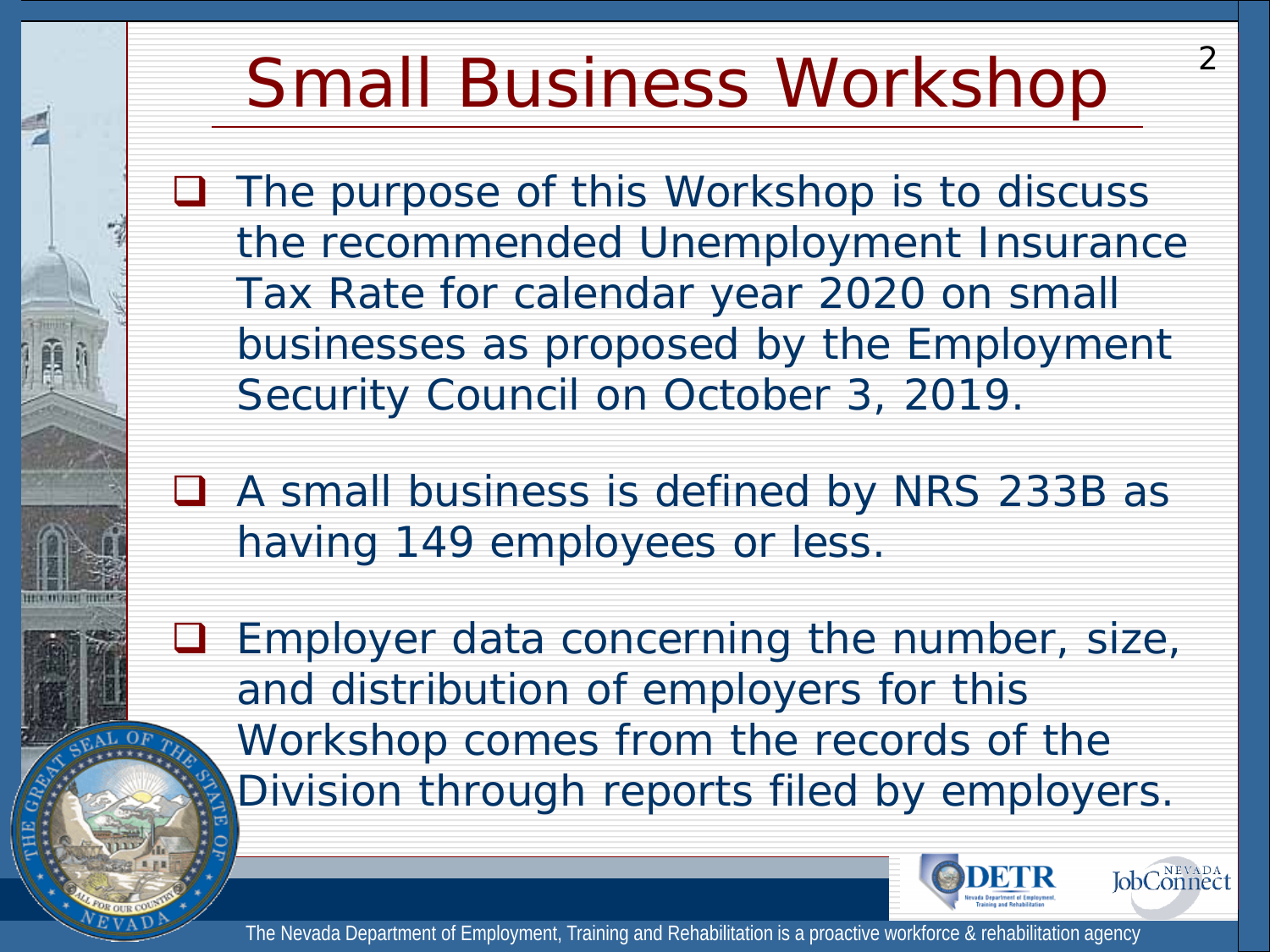# Estimated Impact

□ All Nevada employers subject to Unemployment Insurance (UI) contributions and eligible for experience rating will be affected by this proposed regulation.

 $\Box$  This regulation represents lowering the average UI contributions rate to 1.65% in 2020, as recommended by the Employment Security Council on October 3, 2019.

**Q** Small business represent approximately 50,309 employers or 96.08% of the 52,363 eligible experience rated employers.

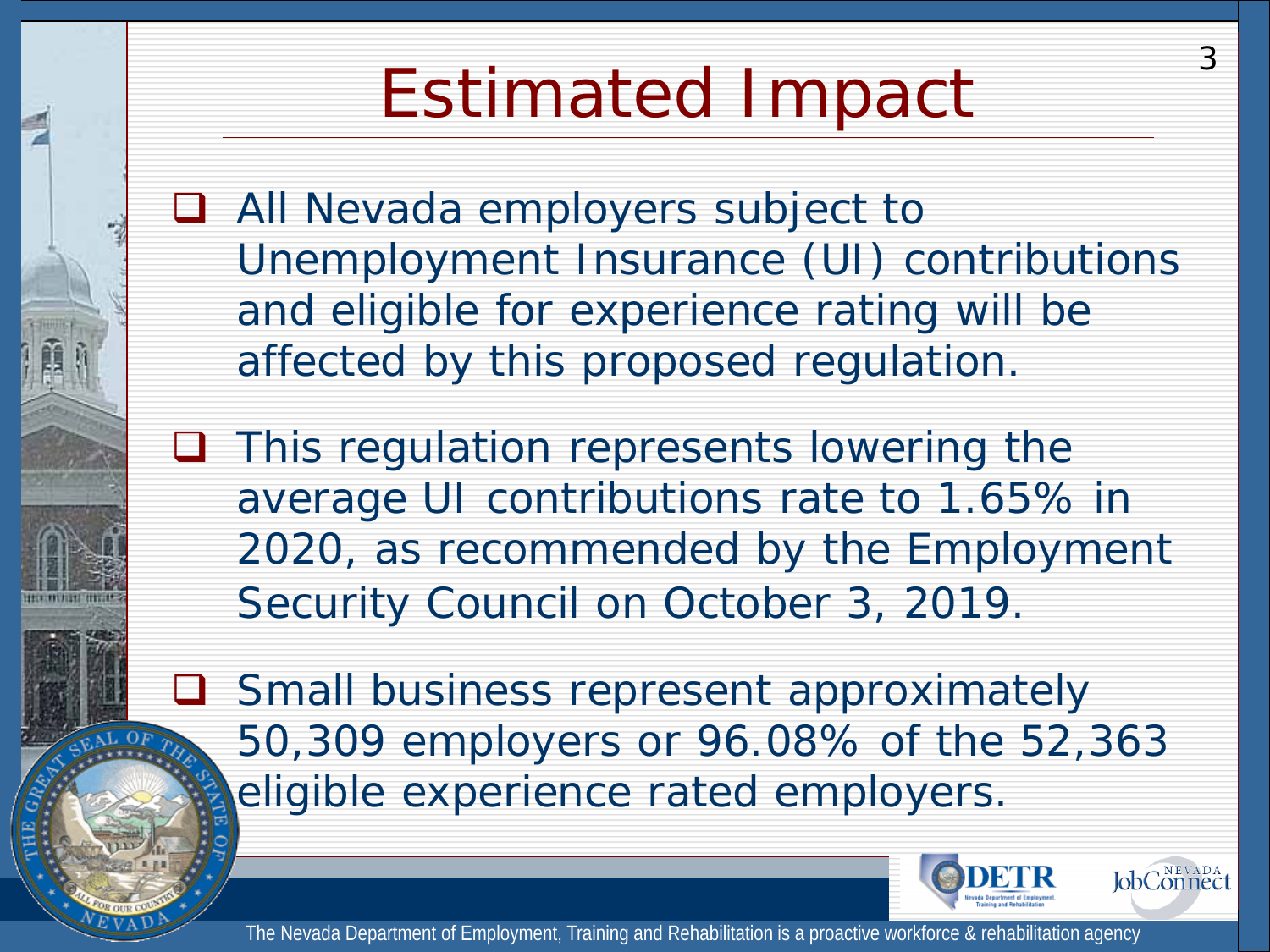# Beneficial Impacts

■ With a 1.65% average contribution rate, the total cost per employee will decrease from 1.90% to 1.70% of wages subject to contributions. This decrease is attributed to a healthy trust fund.

 $\Box$  This regulation continues to increase the reserves in the Unemployment Trust Fund, which is projected to grow by \$376 million from September 2019 to September 2020, allowing the state to build reserves in the event of an economic downturn.

 This regulation will continue to allow experience rated employers to pay contributions at a rate lower than the new employer rate of 2.95%.



4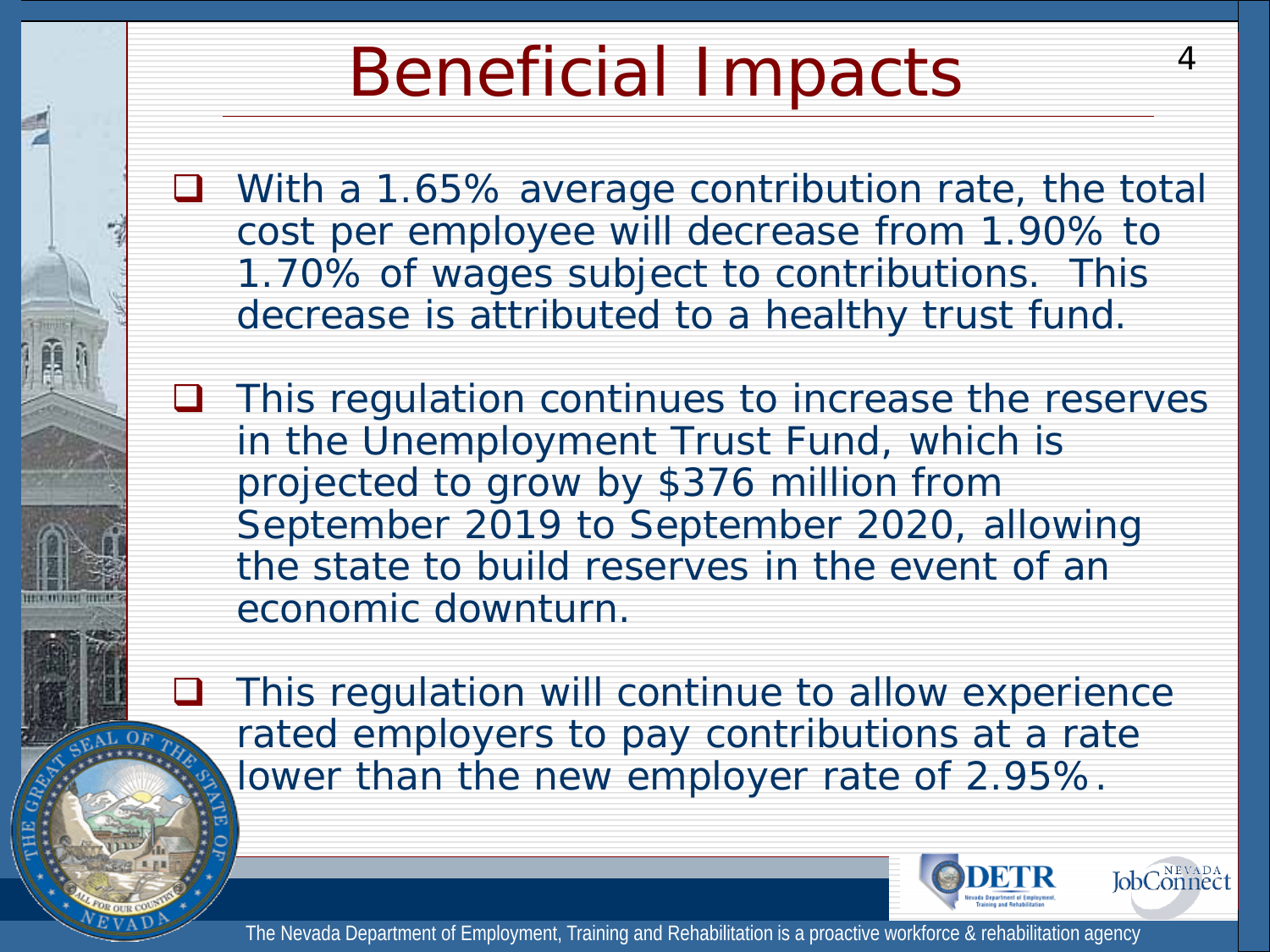## Adverse Impacts

**Q** With the overall rate decline, there are no significant adverse impacts to this regulation.

■ Additionally, an increase in the maximum wages subject to UI contributions from \$31,200 in 2019 to \$32,500 in 2020, affects the average cost per employee earning \$32,500 in 2020.



5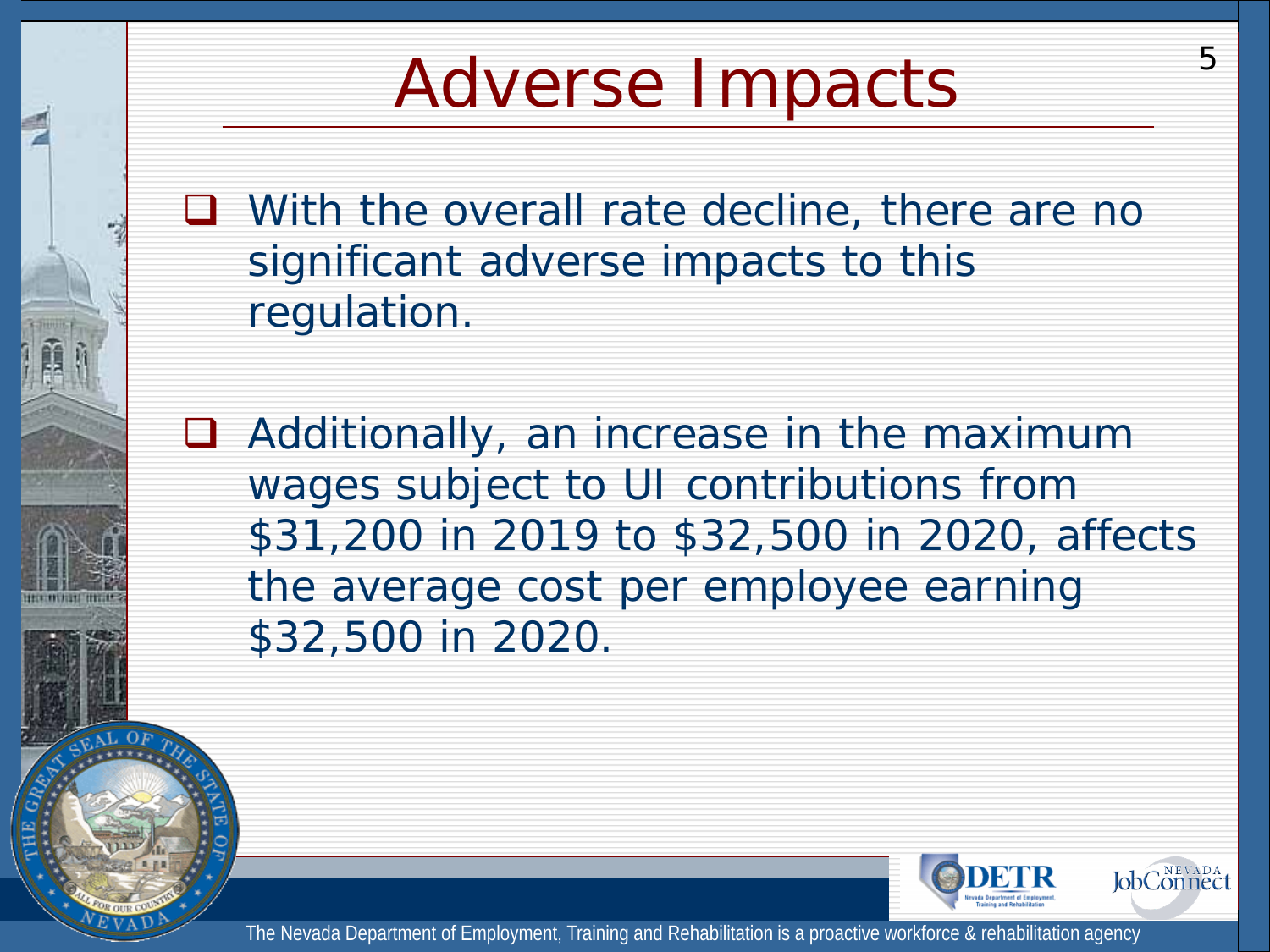# Direct Impact

- **The principal cause of any change in an** employer's SUTA tax rate is due to changes in their own reserve ratio and experience with unemployment.
- $\Box$  The rates that employers pay are fixed in statute, the average rate is adjusted each year in the regulatory process by adopting the range of reserve ratios that apply to the rates.
- □ Each employer's reserve ratio changes each year and can rise or fall, depending on the net balance of UI contributions and benefit charges from and to their account.





6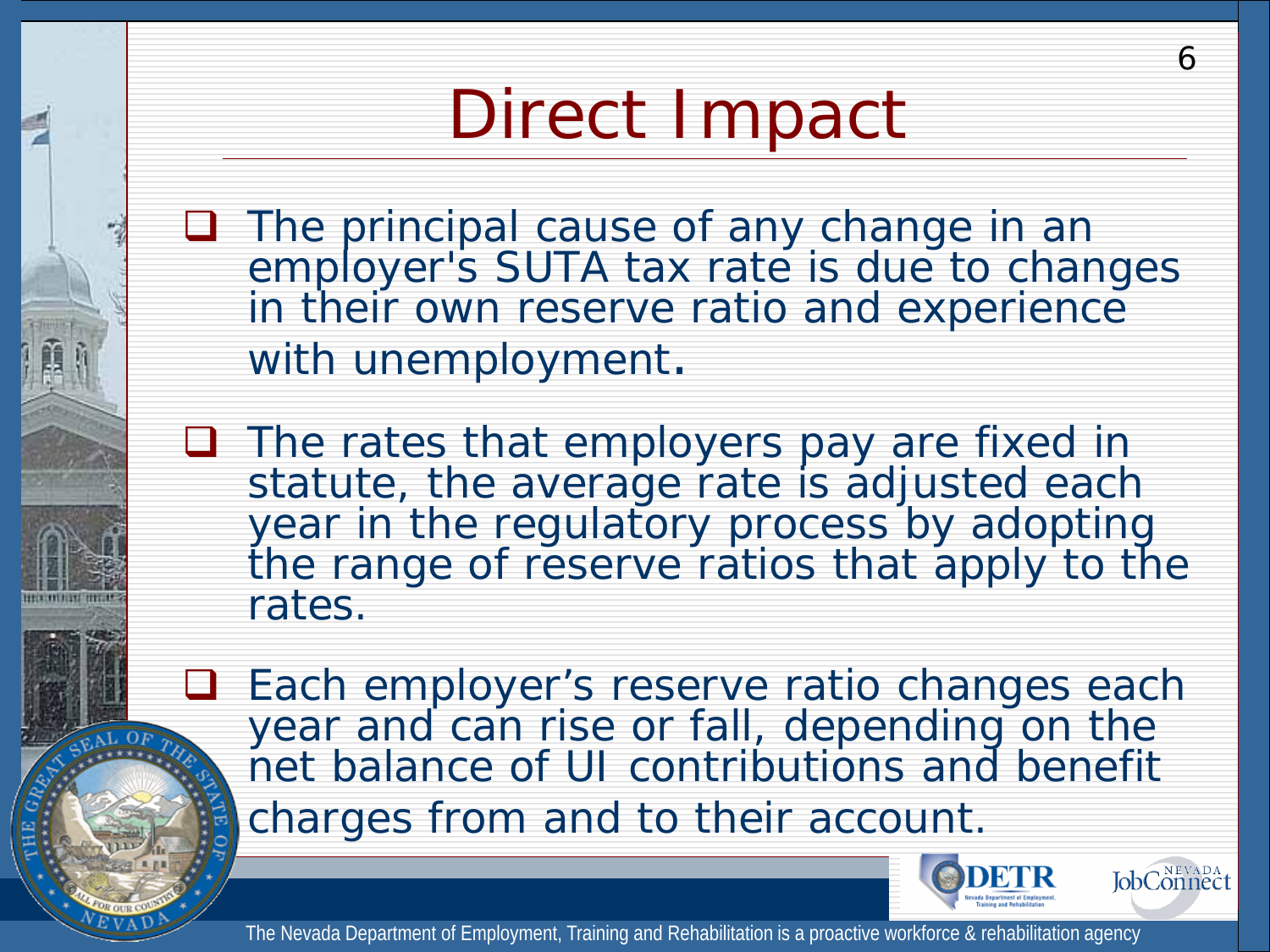### 7 **ESTIMATED REVENUE AND EMPLOYER DISTRIBUTION**

#### **CALENDAR YEAR 2020**

|       |                                 | <b>RESERVE RATIO</b> |         |             | <b>EMPLOYERS</b>       |              | <b>SMALL EMPLOYERS</b> |                                       |                      |        |                              | <b>TAXABLE WAGES</b> |          | <b>REVENUE</b>    |
|-------|---------------------------------|----------------------|---------|-------------|------------------------|--------------|------------------------|---------------------------------------|----------------------|--------|------------------------------|----------------------|----------|-------------------|
|       |                                 |                      |         | <b>TAX</b>  |                        |              |                        |                                       | <b>TAXABLE WAGES</b> |        | <b>REVENUE</b>               |                      |          |                   |
|       | <b>Class</b>                    | From                 | To      | <b>RATE</b> | #                      | $\%$         | #                      | %                                     | (\$MILL)             | %      | (\$MIL)                      | (\$MILL)             | $\%$     | (\$MILL)          |
|       | 18                              | $\,<\,$              | $-11.4$ | 5.40%       | 2,340                  | 4.47%        | 2,261                  | 4.49%                                 | \$354.89             | 3.22%  | \$19.16                      | \$983.13             | 2.89%    | \$53.09           |
|       | 17                              | $-11.4$              | $-9.8$  | 5.05%       | 172                    | 0.33%        | 169                    | 0.34%                                 | \$32.46              | 0.29%  | \$1.64                       | \$49.33              | 0.15%    | \$2.49            |
|       | 16                              | $-9.8$               | $-8.2$  | 4.75%       | 214                    | 0.41%        | 209                    | 0.42%                                 | \$37.86              | 0.34%  | \$1.80                       | \$69.54              | 0.20%    | \$3.30            |
|       | 15                              | $-8.2$               | $-6.6$  | 4.45%       | 184                    | 0.35%        | 179                    | 0.36%                                 | \$32.02              | 0.29%  | \$1.42                       | \$78.01              | 0.23%    | \$3.47            |
|       | 14                              | $-6.6$               | $-5.0$  | 4.15%       | 288                    | 0.55%        | 282                    | 0.56%                                 | \$48.08              | 0.44%  | \$2.00                       | \$68.84              | 0.20%    | \$2.86            |
|       | 13                              | $-5.0$               | $-3.4$  | 3.85%       | 331                    | 0.63%        | 322                    | 0.64%                                 | \$69.10              | 0.63%  | \$2.66                       | \$109.50             | 0.32%    | \$4.22            |
|       | 12                              | $-3.4$               | $-1.8$  | 3.55%       | 389                    | 0.74%        | 370                    | 0.74%                                 | \$74.39              | 0.67%  | \$2.64                       | \$221.92             | 0.65%    | \$7.88            |
|       | 11                              | $-1.8$               | $-0.2$  | 3.25%       | 538                    | 1.03%        | 517                    | 1.03%                                 | \$130.63             | 1.18%  | \$4.25                       | \$289.80             | 0.85%    | \$9.42            |
|       | 10                              | $-0.2$               | 1.4     | 2.95%       | 1,651                  | 3.15%        | 1,620                  | 3.22%                                 | \$162.47             | 1.47%  | \$4.79                       | \$425.20             | 1.25%    | \$12.54           |
|       | 9                               | 1.4                  | 3.0     | 2.65%       | 956                    | 1.83%        | 913                    | 1.81%                                 | \$300.10             | 2.72%  | \$7.95                       | \$679.31             | 2.00%    | \$18.00           |
|       | 8                               | 3.0                  | 4.6     | 2.35%       | 1,456                  | 2.78%        | 1,357                  | 2.70%                                 | \$487.42             | 4.42%  | \$11.45                      | \$1,077.97           | 3.17%    | \$25.33           |
|       | $\overline{7}$                  | 4.6                  | 6.2     | 2.05%       | 2,270                  | 4.34%        | 2,118                  | 4.21%                                 | \$909.77             | 8.25%  | \$18.65                      | \$2,034.96 5.99%     |          | \$41.72           |
|       | 6                               | 6.2                  | 7.8     | 1.75%       | 3,643                  | 6.96%        | 3,325                  | 6.61%                                 | \$1,485.68           | 13.48% | \$26.00                      | \$4,407.40 12.96%    |          | \$77.13           |
|       | 5                               | 7.8                  | 9.4     | 1.45%       |                        | 6,943 13.26% |                        | 6,428 12.78%                          | \$2,262.65           | 20.53% | \$32.81                      | \$7,901.05 23.24%    |          | \$114.57          |
|       | 4                               | 9.4                  | 11.0    | 1.15%       |                        | 8,845 16.89% |                        | 8,385 16.67%                          | \$2,312.77           | 20.98% | \$26.60                      | \$9,814.88 28.87%    |          | \$112.87          |
|       | 3                               | 11.0                 | 12.6    | 0.85%       |                        | 8,698 16.61% |                        | 8,470 16.84%                          | \$1,437.70           | 13.04% | \$12.22                      | \$4,353.61 12.80%    |          | \$37.01           |
|       | $\overline{2}$                  | 12.6                 | 14.2    | 0.55%       |                        | 5,914 11.29% |                        | 5,877 11.68%                          | \$527.52             | 4.79%  | \$2.90                       | \$902.96 2.66%       |          | \$4.97            |
|       | $\mathbf{1}$                    | 14.2                 | $\geq$  | 0.25%       |                        | 7,531 14.38% |                        | 7,507 14.92%                          | \$358.01             | 3.25%  | \$0.90                       | \$532.58 1.57%       |          | \$1.33            |
|       |                                 |                      |         |             |                        |              |                        |                                       |                      |        |                              |                      |          |                   |
|       | <b>Total Eligible Employers</b> |                      |         |             |                        |              |                        | 52,363 100.0% 50,309 100% \$11,023.52 | <b>100%</b>          |        | $$179.84$ \$34,000.00        | 100%                 | \$532.20 |                   |
|       |                                 | New Employers 2.95%  |         |             | 26,991                 |              |                        |                                       |                      |        |                              | \$2,300.00           |          | \$67.85           |
| OF TH |                                 |                      |         |             |                        |              |                        |                                       |                      |        |                              |                      |          |                   |
|       | <b>TOTAL</b>                    |                      |         | 79,354      |                        |              |                        |                                       |                      |        | \$36,300.00                  | \$600.05             |          |                   |
|       |                                 |                      |         |             |                        |              |                        |                                       |                      |        |                              |                      |          |                   |
|       |                                 |                      |         |             | Average UI Rate: 1.65% |              |                        |                                       | C.E.P.: 0.05%        |        | <b>TOTAL TAX RATE: 1.70%</b> |                      |          |                   |
|       | 20 年下夏                          |                      |         |             |                        |              |                        |                                       |                      |        |                              |                      |          |                   |
|       |                                 |                      |         |             |                        |              |                        |                                       |                      |        |                              | ODETR                |          | <b>JobConnect</b> |

Ã

**HECKERLAND HELM** 

FOR OUR COUP  $N_{EV}$ 

AD

The Nevada Department of Employment, Training and Rehabilitation is a proactive workforce & rehabilitation agency

**Nevada Department of Employment**<br>Training and Rehabilitation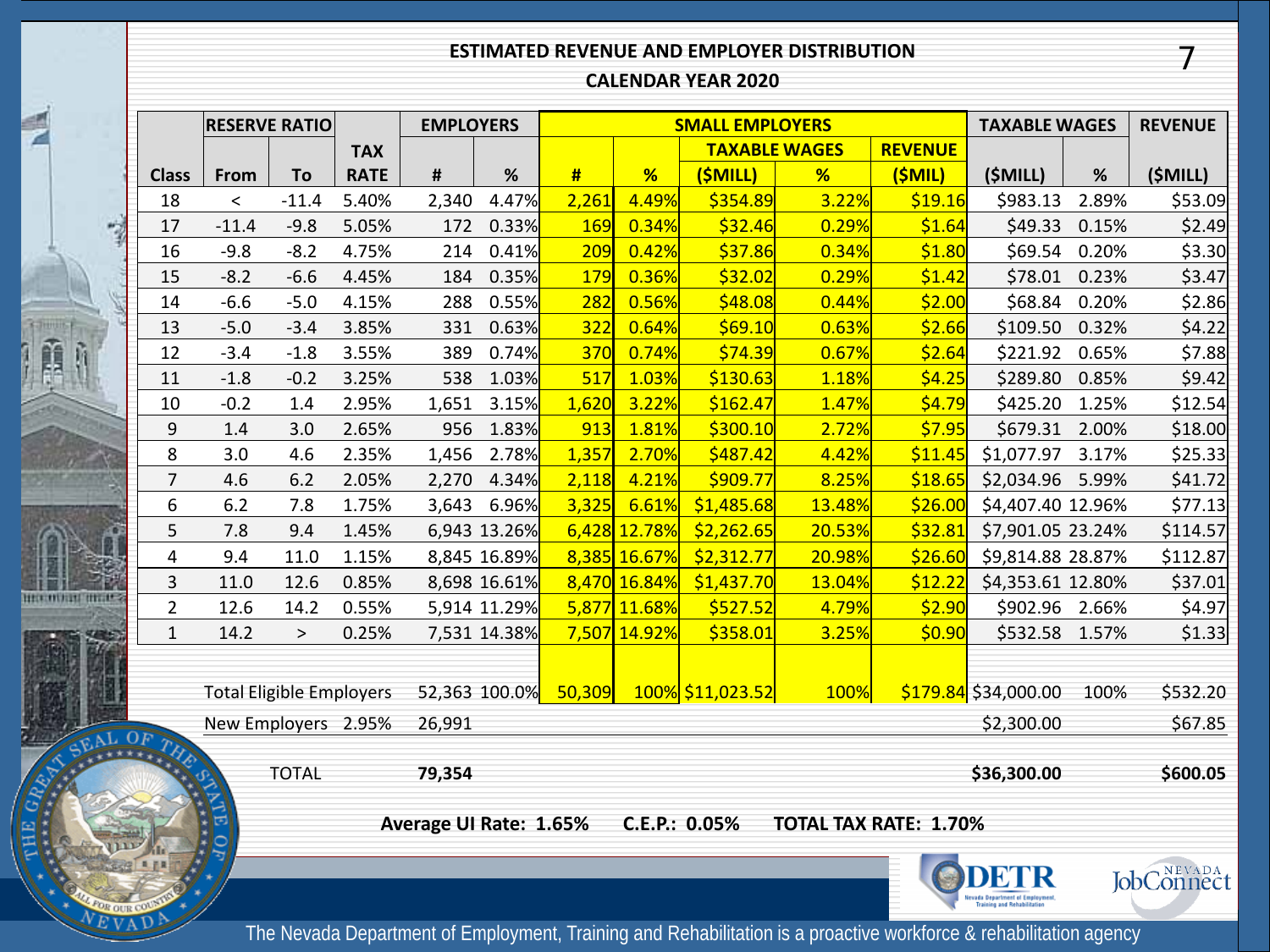# Indirect Impact

- $\Box$  This Nevada regulation complies with the federal regulations governing Unemployment Insurance contribution rates. Therefore, employers maintain eligibility for a full 5.4% credit toward their federal unemployment insurance taxes.
- **□** Additionally, this regulation adds to Nevada's solvency in the UI system, which helps to pay for unemployment benefits in the future.
- □ On average, for each dollar in UI benefits, \$2 dollars or more in economic activity results. Thus employers benefit as funds are returned to the economy through UI Benefit payments, helping to mitigate drops in consumption.



8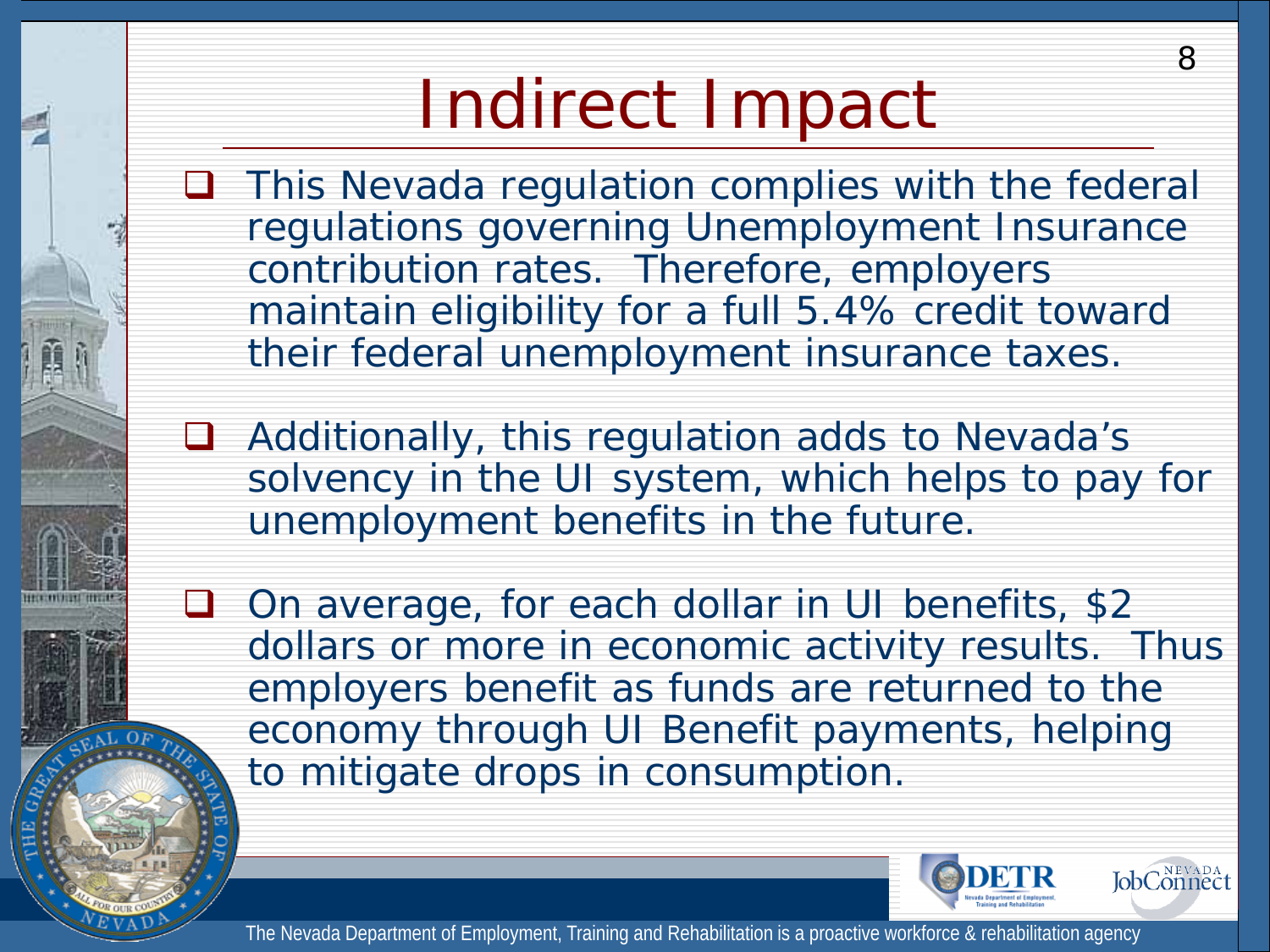# Indirect Impact (cont.)

■ Implementing a 1.65% average rate will continue the stability of the overall tax for employers.

 $\Box$  The UI system helps to maintain the attachment of workers to the local workforce and facilitates a faster return to work, both through job search and training services and through mandatory work search requirements.



9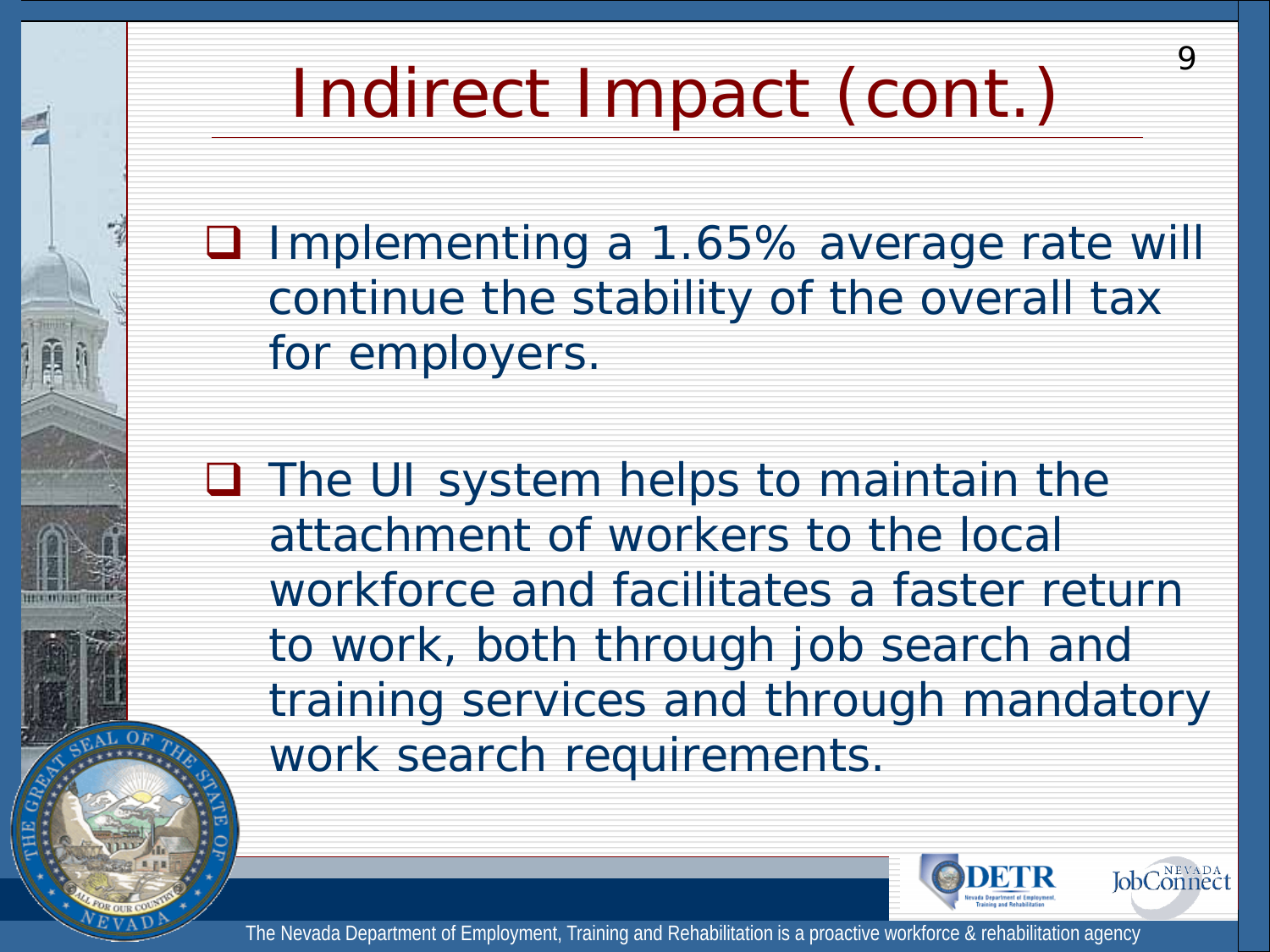### Rate - Impact on Small Businesses

■ The tax methodology used for Nevada's Unemployment Compensation Program is based on an experience rating system approved by the U.S. Department of Labor.

 $\Box$  This rating system is designed to ensure that employers are fairly rated based on their unique experience with unemployment, regardless of size or industry type.



10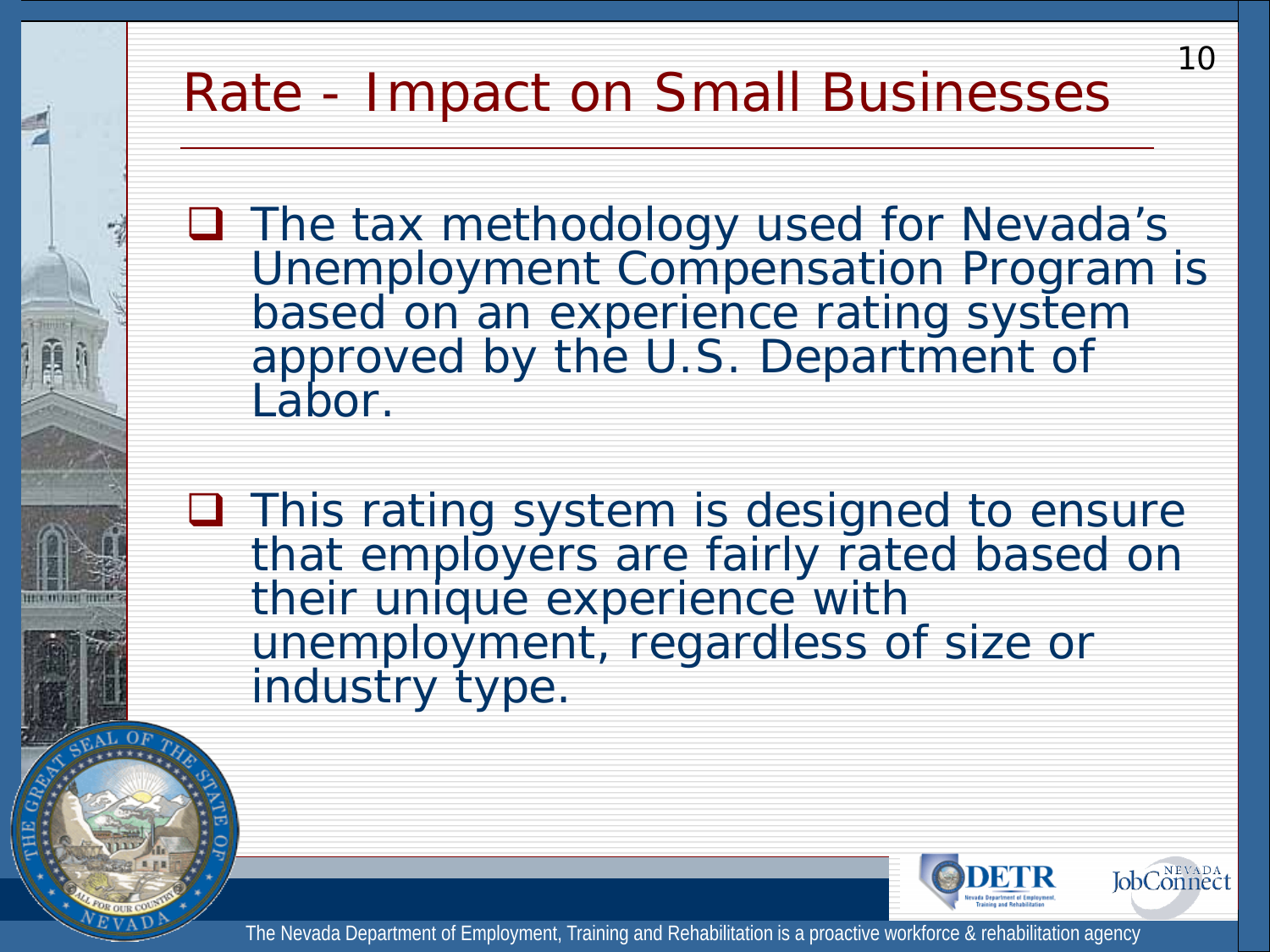## Estimated Cost for Enforcement

 $\Box$  There is no additional cost for the enforcement of this regulation. Funding for the administration of the UI program is provided to the department by the US Department of Labor.

■ NAC 612.270 is adopted each year to set employer contribution rates and is required by NRS 612.550.

 $\Box$  This regulation adheres to the federal compliance regulations governing Unemployment Insurance contribution rates.



11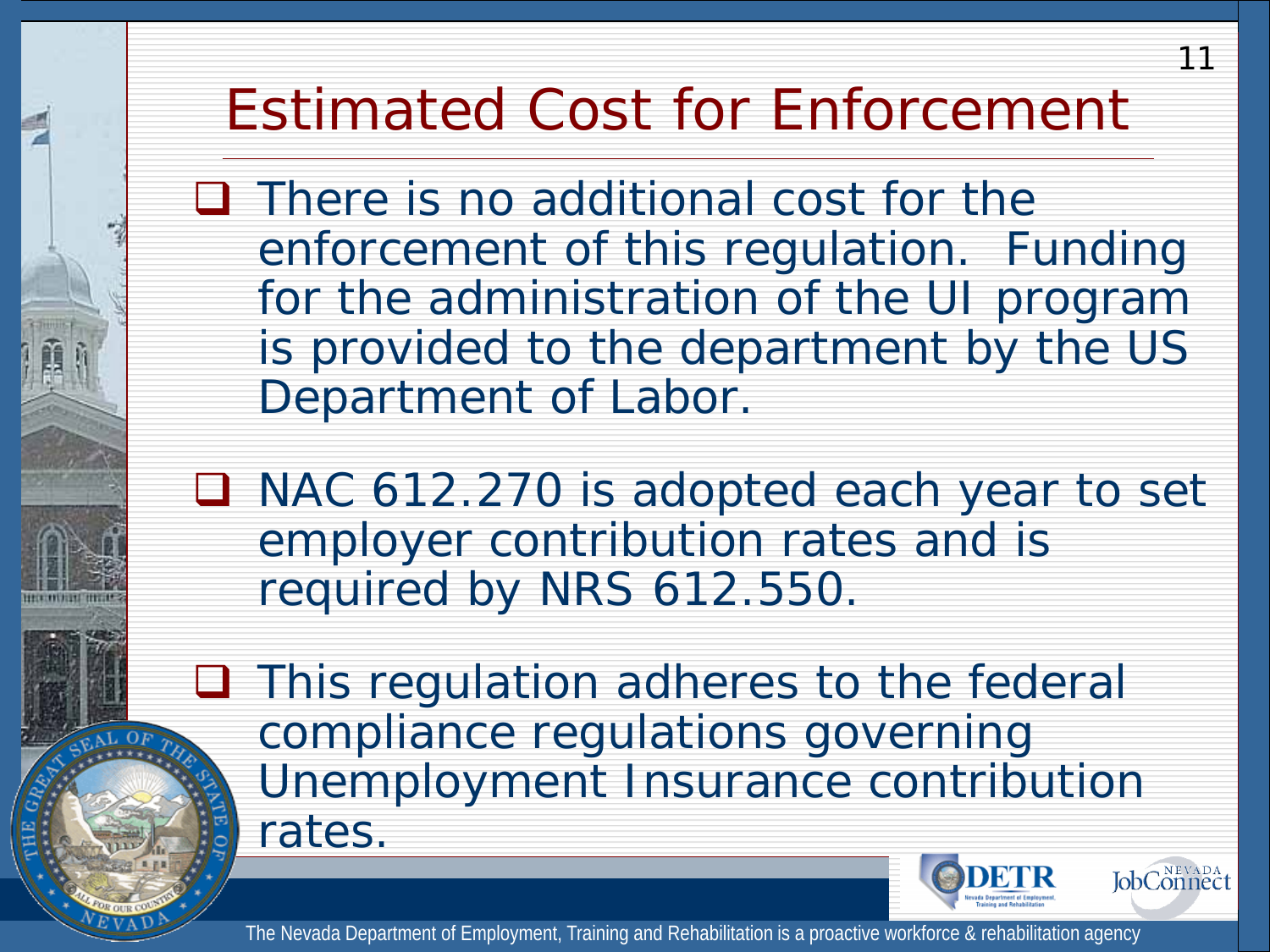### Anticipated Revenue & Regulation

**Q** Implementing an average UI tax rate of 1.65% is expected to produce \$600.05 million for the trust fund in calendar year 2020. Small businesses will account for \$179.84 million of the total revenues.

**□** This regulation does not duplicate or provide a more stringent standard than any other regulation of federal, state, or local governments.



12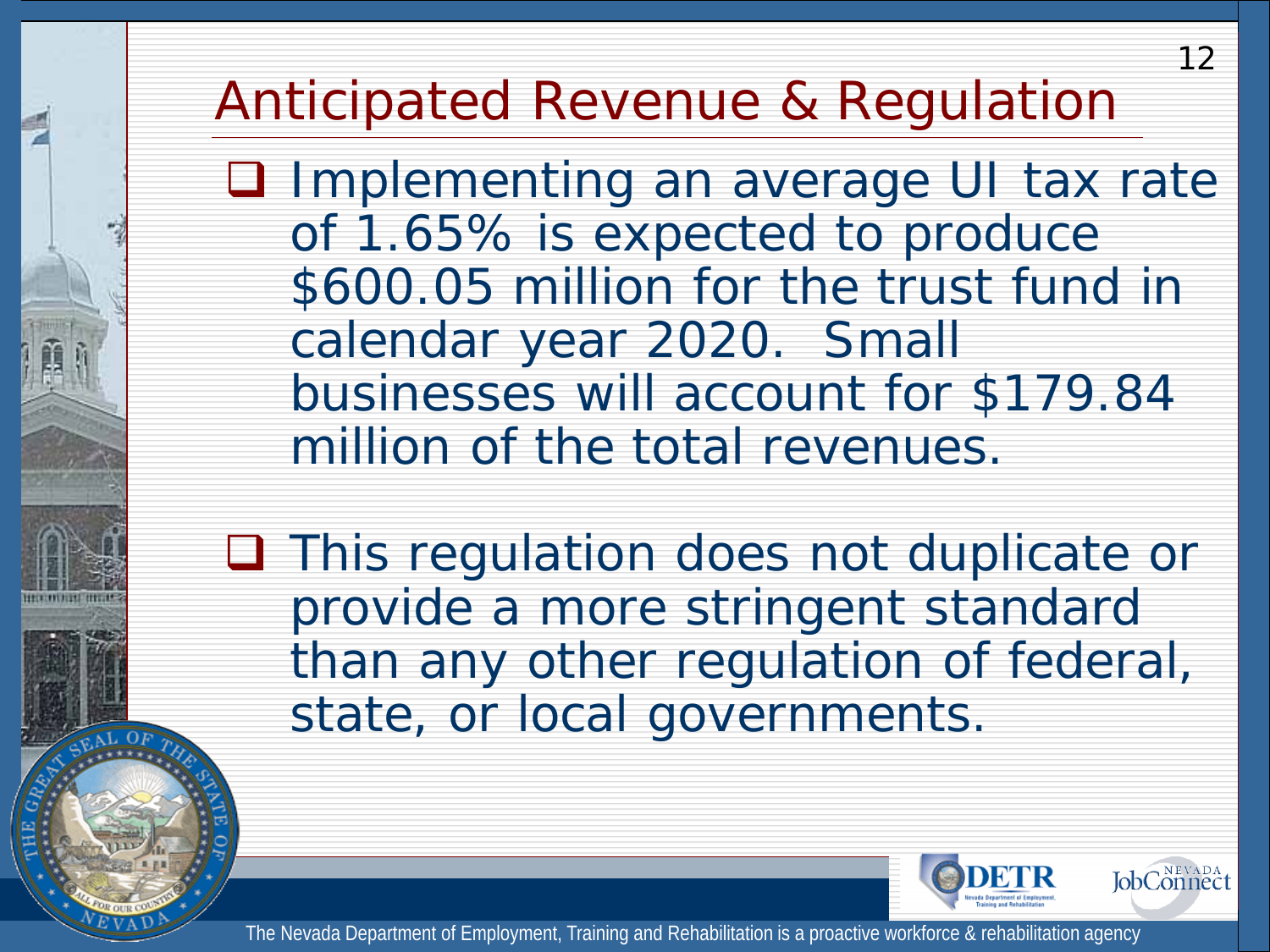### Conclusion of Impact of Regulation

**Q** Due to the distribution of small business employers closely matching the overall distribution of all experience rated employers in the state and that the US Unemployment Insurance law does not allow states to assign rates of less than 5.4%, except on the basis of an employer's prior experience with respect to unemployment; the agency believes that there is no contrasting impact to small businesses due to this regulation.